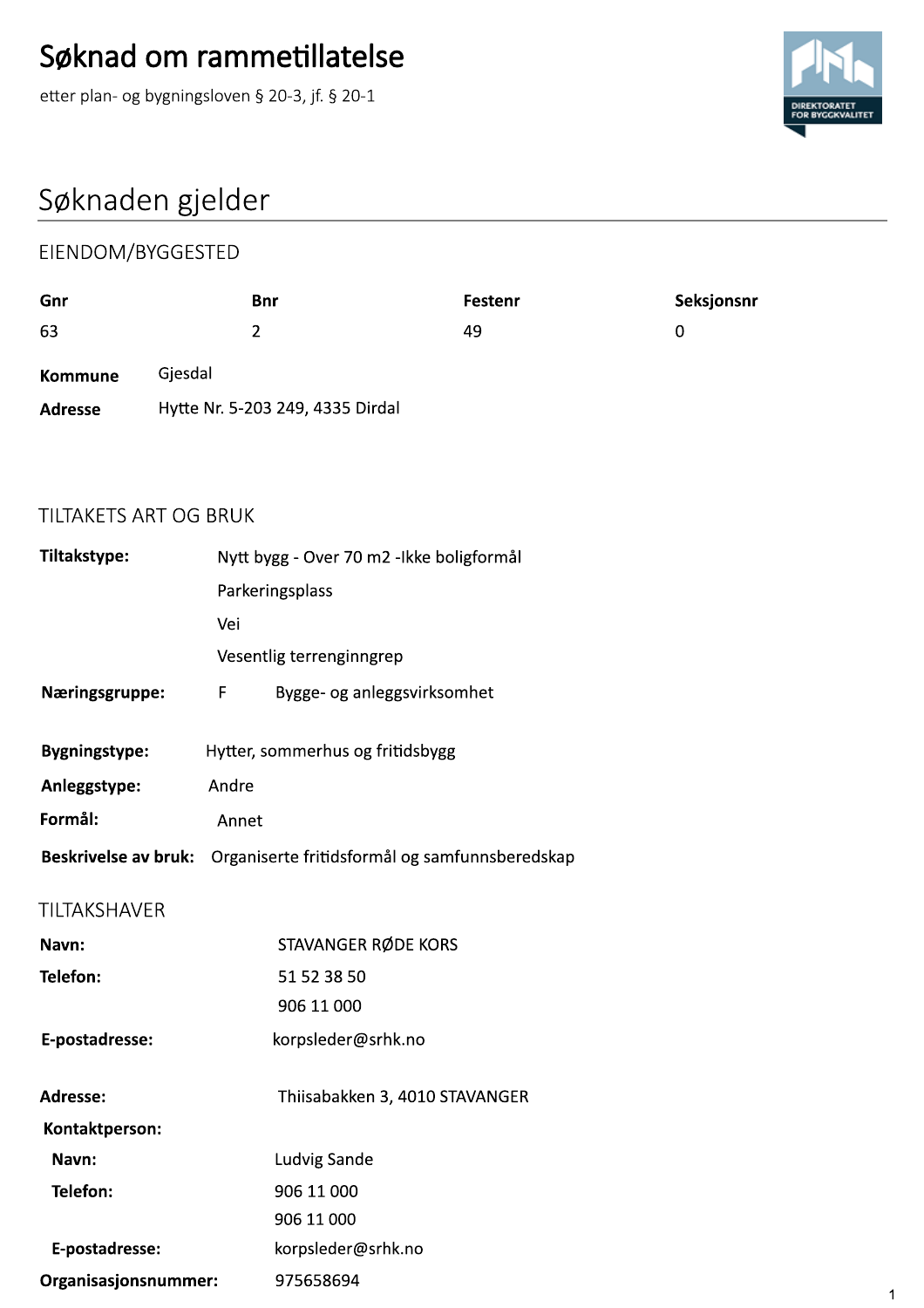### FAKTURAADRESSE FOR TILTAKSHAVER

Navn:

### Adresse:

Organisasjonsnummer:

# ANSVARLIG SØKER

| Navn:                | Byggadmin As               |
|----------------------|----------------------------|
| Telefon:             | 97 55 17 17                |
|                      | 97 55 17 17                |
| E-postadresse:       | os@bygg-adm.no             |
| Adresse:             | Goaveien 6, 4073 RANDABERG |
| Organisasjonsnummer: | 911545896                  |
| Kontaktperson:       |                            |
| Navn:                | Øyvind Skogerbø            |
| Telefon:             | 97 55 17 17                |
|                      | 97 55 17 17                |
| E-postadresse:       | os@bygg-adm.no             |

## VARSLING

| Er tiltaket unntatt nabovarsling?                       | Nei   |
|---------------------------------------------------------|-------|
| Foreligger det merknader fra naboer eller<br>gjenboere? | - Nei |

## FØLGEBREV

KORT BESKRIVELSE AV TILTAKET:

Det søkes om tillatelse til tiltak for etablering av ny beredskap - og aktivitetshytte for Stavanger Rødekors. Det søkes samtidig om tillatelse til tiltak riving av eksisterende hytte til erstatning for den nye hytta. Det søkes om tillatelse til tiltak for etablering av P-plass og atkomst i tilknytning til etablering av ny hytte.

### REDEGJØRELSE:

Tiltaket gjelder oppføring av ny beredskaps- og aktivitetshytte for Stavanger Røde kors.

Dagens Røde kors hytte på Øvstabøstølen ligger dårlig for atkomst og utrykning, og ivaretar ikke Røde kors sine behov for en mer tilgjengelig hytte for alle sine aktiviteter for medlemmer, barn, unge og befolkningsgrupper med spesielle behov Stavanger Røde kors gir et tilbud til i dag.

Søknaden gjelder for oppføring av ei hytte på ca 400 kvm BYA delvis over 2 plan.

Terrenget ligger god til rette for 2 plan ettersom terrenget langs RV 45 er skåret ned i det relativt flate terrenget, og derved gir en høydeforskjell på 3-4,0 meter.

Ved å legge lokaliteter for utrykning og beredskap sammen med utstyrslagre, tekniske rom og andre spesialfunksjoner i underetasjen kan hovedetasjen legges i nivå med eksisterende terreng.

Hovedetasjen søkes etablert på et plan, med gode universelle løsninger for et variert aktivitetstilbud, og som samtidig ivaretar behovene for utrykningskoordinering, opphold og hvile for beredskapsgruppa til Røde kors sitt hjelpekorps.

Ved å utvide eksisterende P-plass foran hytta, skyves bygget lengre bort fra RV 45 enn dagens hytte. Samtidig etableres det tilstrekkelig parkering for aktivitetstilbudet uten at den øvrige hytteparkeringen berøres.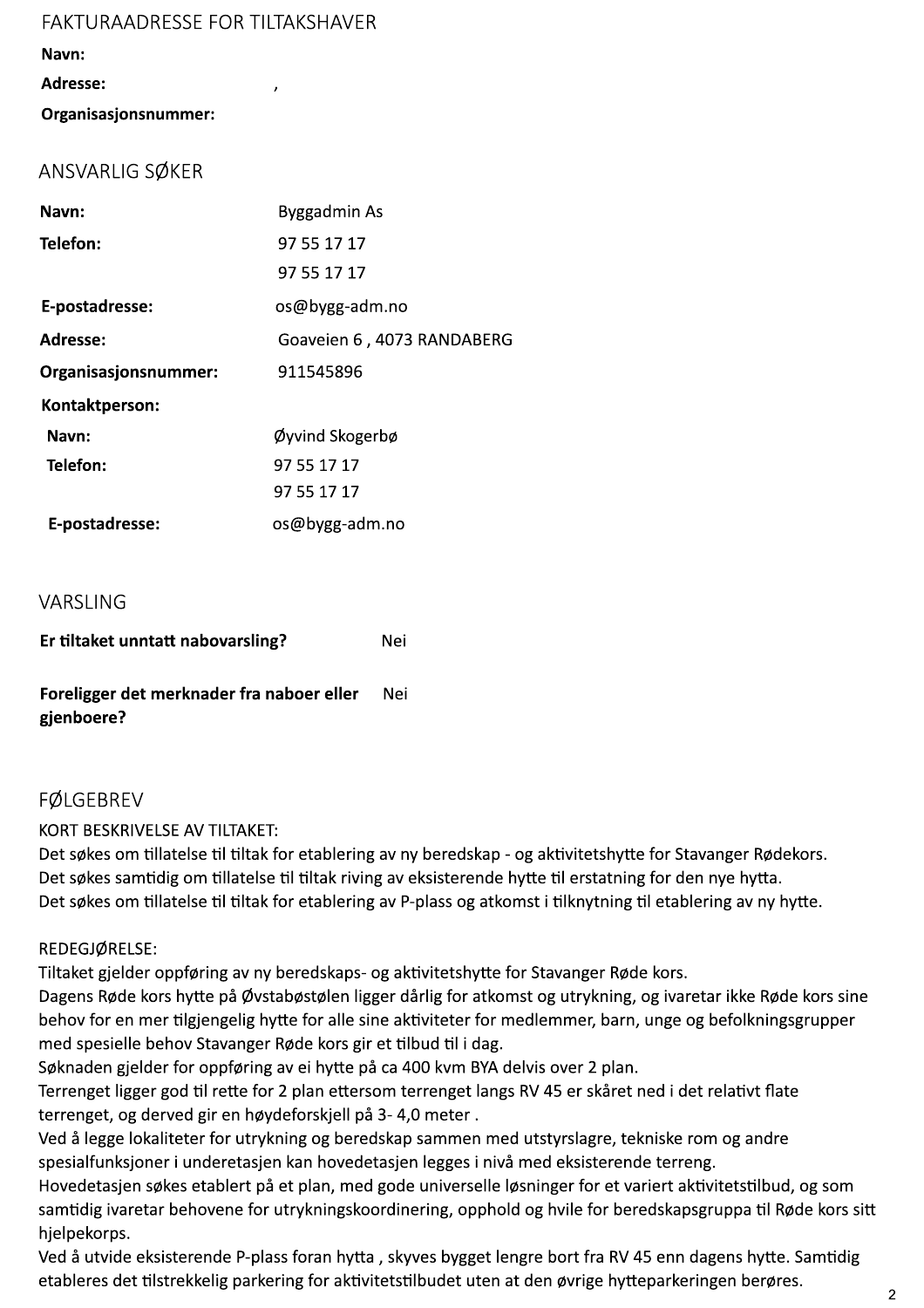En ny eller ekstra avkjørsel til RV 45 vil dette forenkle utrykningsmuligheter og gjøre tilkomsten til P-plassen mer egnet for alle brukere.

Den nye avkjørselen nederst på P-plassen vil være et vesentlig beredskapspunkt for sikre at overvann ved vårsmelting eller plutselige klimaskifter ikke medfører vanninntrenging i underetasjen.

# SØKNAD OM DISPENSASJON

Det søkes om dispensasjon fra:

Arealplaner

### **Beskrivelse**

Det søkes dispensasjon fra reguleringsbestemmelsenes §3 BYA max 90 kvm. Det søkes dispensasjon fra §4 for overskridelse av gesims- og mønehøyder Det søkes dispensasjon fra regulert byggegrense fra Rv 45. Det søkes dispensasjon fra reguleringsformål "hytteområde for etablering av P-plass og avkjørsel til RV45

## **Begrunnelse**

Hovedbegrunnelsen for søknad om dispensasjon fra reguleringsplanen ligger i det særskilte tiltaket som ei aktivitetshytte og beredskapshytte eid og drevet av organisasjonen Røde kors vil være.

Dagens hytte på Øvstabøstølen er også over 2 plan, men er gammel og lite hensiktsmessig for både beredskapen hjelpekorpset ivaretar, og det behovet Røde kors har for et universelt tilbud til sine medlemmer og brukere med alle typer fysiske og andre utfordringer.

Ei ny hytte med beliggenhet som foreslått vil gi en enkel helårlig tilkomst for alle typer brukere.

Hytta vil bli liggende i utkanten av det eksisterende hyttefeltet, iet område som ikke er avsatt til fortetning som følge av nærhet til overordnet veg og regulert byggegrense.

Beredskaps - og utrykning vil vesentlig bedres ettersom hytta vil få vesentlig bedret tilkomst både til terreng og kjøreatkomst, uten at dette medfører inngrep i det eksisterende landskap og hytteområdet.

Terrenget benyttes på en slik måte at hytta vil framstå lav og i samsvar med den øvrige hyttebebyggelsen for alle fasader unntatt mot Rv 45. Hytta vil derfor ivareta den øvrige hytteutformingen, og reguleringsplanen, med saltak, lav mønehøyde med en slak takvinkel.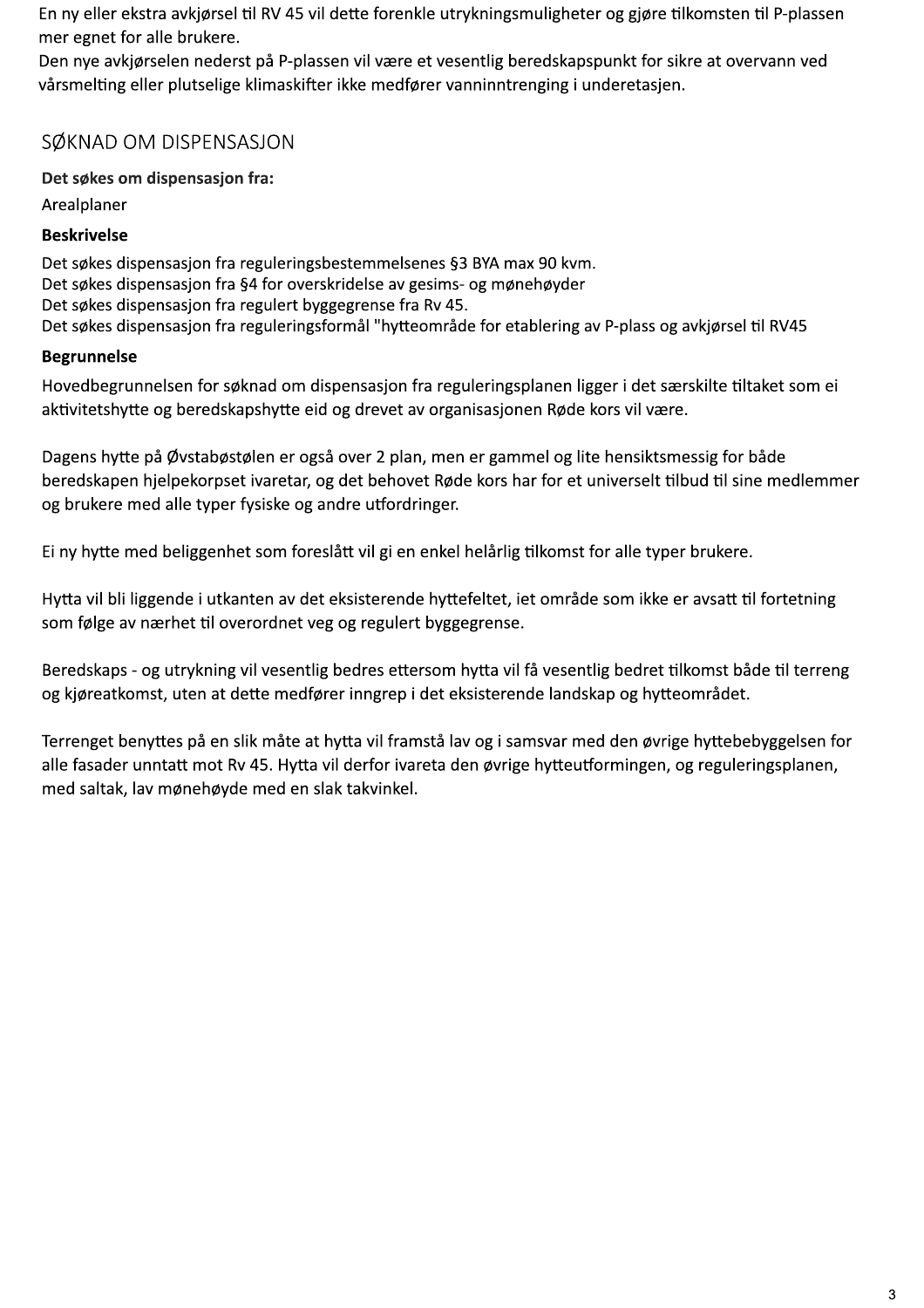## SØKNAD OM DISPENSASJON

### Det søkes om dispensasjon fra:

Vegloven

#### **Beskrivelse**

Det søkes dispensasjon for tiltak i 50 meters byggesone til Rv 45. Dispensasjonen søkes for etablering av bygg, parkeringsplass og atkomst / utkjørsel.

#### **Begrunnelse**

Hovedbegrunnelsen for søknad om dispensasjon ligger i det særskilte tiltaket som ei aktivitetshytte og beredskapshytte eid og drevet av organisasjonen Røde kors vil være.

Dagens hytte på Øvstabøstølen er gammel og lite hensiktsmessig for både beredskapen hjelpekorpset ivaretar, og det behovet Røde kors har for et universelt tilbud til sine medlemmer og brukere med alle typer fysiske og andre utfordringer.

Ei ny hytte med beliggenhet som foreslått vil gi en enkel helårlig tilkomst for alle typer brukere.

Hytta vil bli liggende i utkanten av det eksisterende hyttefeltet, iet område som ikke er avsatt til fortetning som følge av nærhet til overordnet veg og regulert byggegrense.

Beredskaps - og utrykning vil vesentlig bedres ettersom hytta vil få vesentlig bedret tilkomst både til terreng og kjøreatkomst, uten at dette medfører inngrep i det eksisterende landskap og hytteområdet.

Hytta er dimensjonert for 40 personer samtidige overnatting. I tillegg kan det komme beredskap- og utrykningssituasjoner hvor det vil være behov for oppstillingsplass for utstyr og kjøretøy.

Parkeringsplassen vil være for ensidig parkering i plan med eksisterende Rv 45 langs hele strekning på ca 35 meter. Dette gir gode helårlige siktforhold. Den nye utkjørselen er viktig både for å sikre at utrykninger og tilkomst blir effektiv, men også for å sikre at overflate vann som kommer nedover parkeringsplassen har dreneringsmuligheter langs eksisterende veg og grøftesystem.

Den nye hytta søkes anlagt ca 27,5 m fra center Rv 45. Dette gir god avstand i forhold til brøyting

# Arealdisponering

PLANSTATUS MV.

### Gjeldende plan:

| <b>Type Plan</b>                        | Reguleringsplan                            |                    |  |
|-----------------------------------------|--------------------------------------------|--------------------|--|
| Navn på plan                            | PLID 20040008, "Øvstebødalen gnr 63 bnr 2" |                    |  |
| Reguleringsformål                       | Fritidbebyggelse                           |                    |  |
| Beregningsregel angitt i gjeldende plan |                                            | Bebygd areal (BYA) |  |

 $90 \text{ m}^2$ Grad av utnytting iht. gjeldende plan

#### **BEBYGGELSEN**

 $90 \text{ m}^2$ Beregnet maksimalt byggeareal iht. plan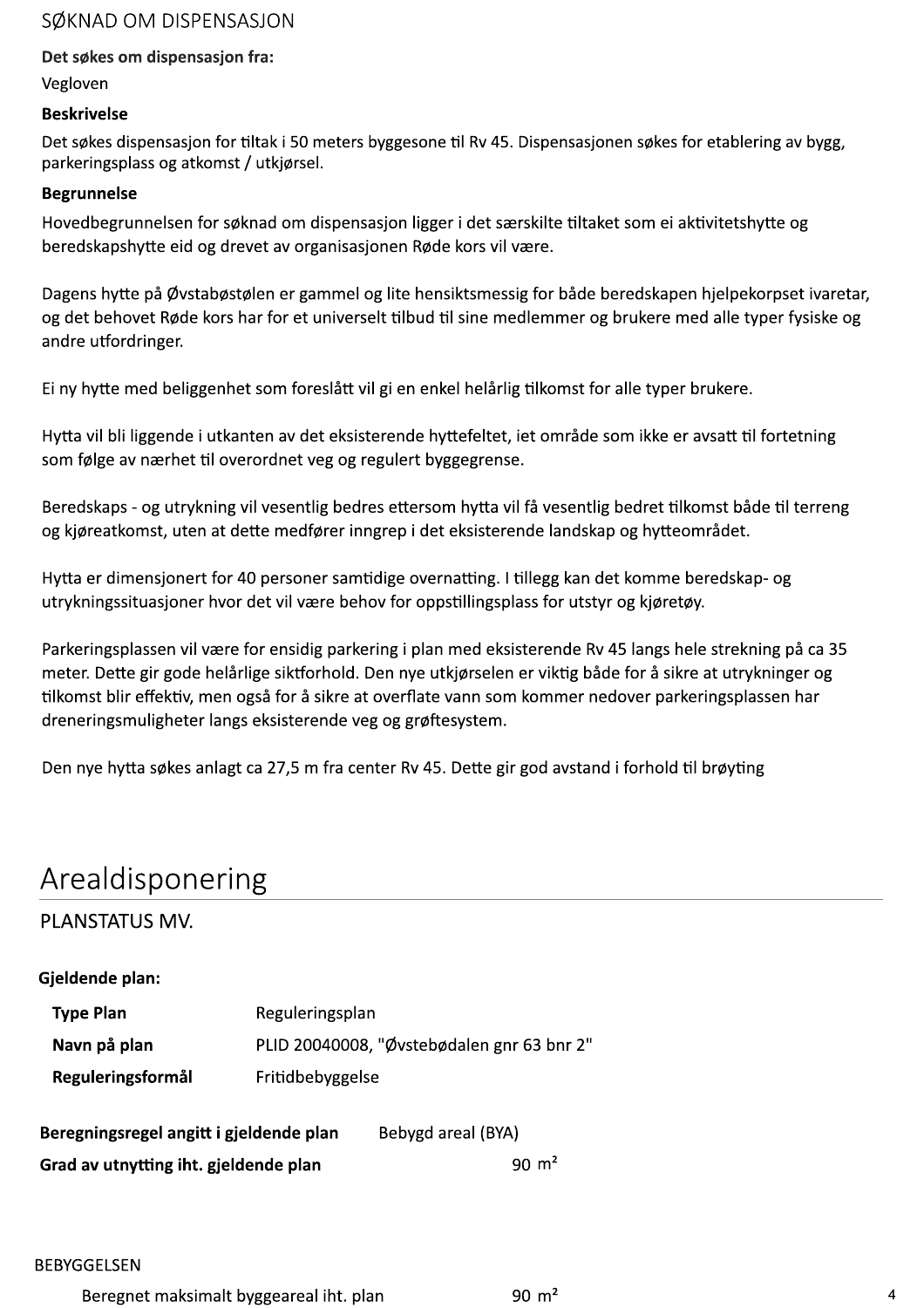| Areal eksisterende bebyggelse                                                                            | 50 $m2$             |  |
|----------------------------------------------------------------------------------------------------------|---------------------|--|
| - Areal som skal rives                                                                                   | 50 $m2$             |  |
| + Areal ny bebyggelse                                                                                    | 406 $m2$            |  |
| + Parkeringsareal                                                                                        | $170 \; \text{m}^2$ |  |
| = Sum areal                                                                                              | 576 $m2$            |  |
| <b>GRAD AV UTNYTTING</b><br>Beregnet grad av utnytting                                                   | 576 $m2$            |  |
| PLASSERING AV TILTAKET                                                                                   |                     |  |
| Er det strømførende linje/kabel eller nettstasjon/transformator i,<br>over eller i nærheten av tiltaket? | Nei                 |  |
| Er vann og avløpsledninger i konflikt med tiltaket?                                                      | Nei                 |  |

# Krav til byggegrunn

| Skal byggverket plasseres i område med fare for: |     |  |  |
|--------------------------------------------------|-----|--|--|
| Flom (TEK $\S$ 7-2)                              | Nei |  |  |
| <b>Skred (TEK § 7-3)</b>                         | Nei |  |  |
| Andre natur og miljøforhold (pbl § 28-1)         | Nei |  |  |

# Tilknytning til vei og ledningsnett

| <b>ADKOMST</b>                                         |                     |
|--------------------------------------------------------|---------------------|
| Skal tiltaket gi ny/endret adkomst?                    | Ja                  |
| Veitype:                                               | Riksvei/fylkesvei   |
| Er avkjørselstillatelse gitt for riks eller fylkesvei? | Nei                 |
| <b>VANNFORSYNING</b>                                   |                     |
| <b>Tilknytning</b>                                     | Privat vannverk     |
| Krysser vanntilførsel annens grunn?                    | Ja                  |
| Foreligger rettighet ved tinglyst erklæring?           | Ja                  |
| AVLØP                                                  |                     |
| <b>Tilknytning</b>                                     | Privat avløpsanlegg |
| Skal det installeres vannklosett                       | Ja                  |
| Foreligger utslippstillatelse                          | Ja                  |